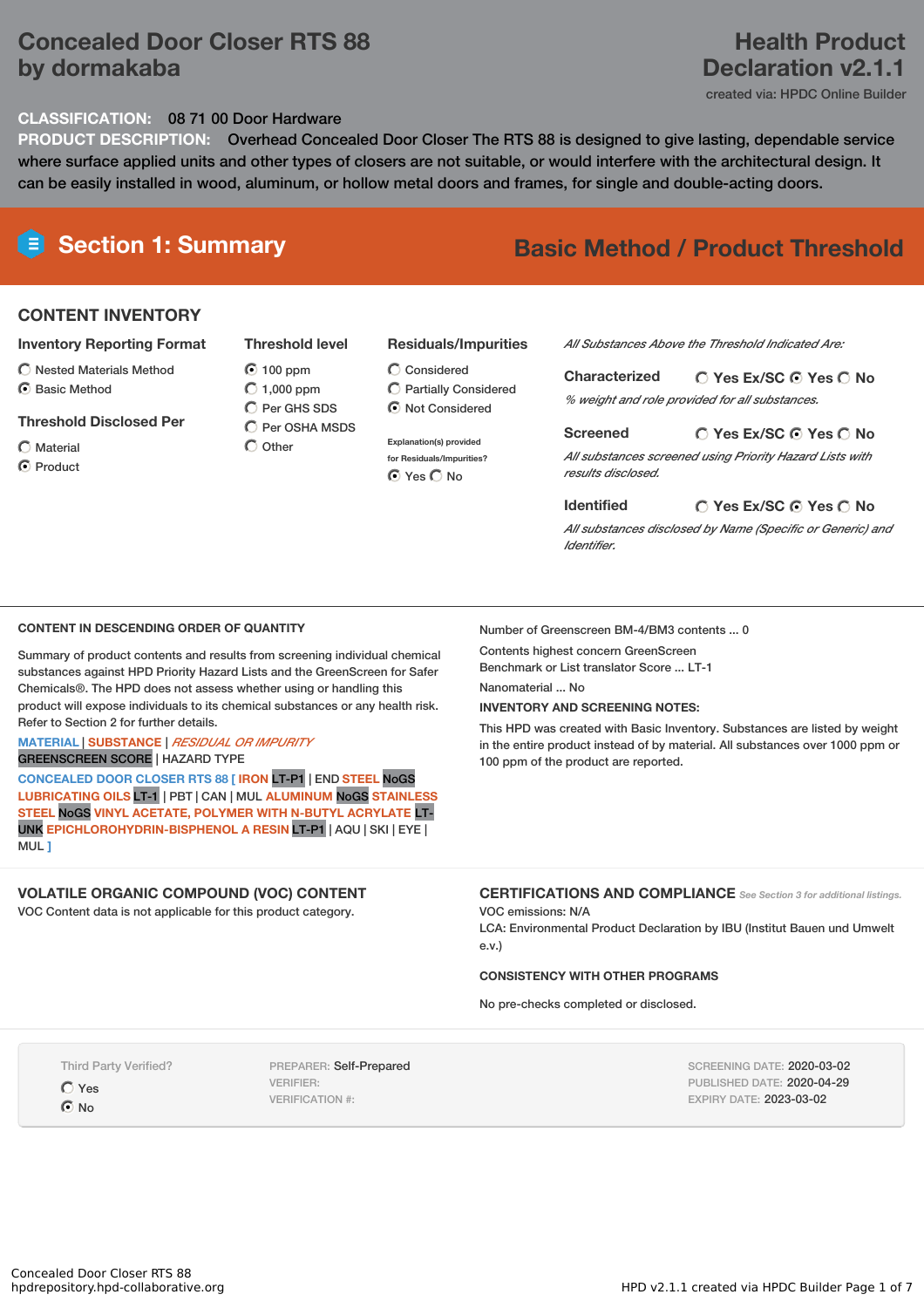This section lists contents in a product based on specific threshold(s) and reports detailed health information including hazards. This *HPD uses the inventory method indicated above, which is one of three possible methods:*

- *Basic Inventory method with Product-level threshold.*
- *Nested Material Inventory method with Product-level threshold*
- *Nested Material Inventory method with individual Material-level thresholds*

Definitions and requirements for the three inventory methods and requirements for each data field can be found in the HPD Open *Standard version 2.1.1, available on the HPDC website at: [www.hpd-collaborative.org/hpd-2-1-1-standard](https://www.hpd-collaborative.org/hpd-2-1-1-standard)*

### **CONCEALED DOOR CLOSER RTS 88**

PRODUCT THRESHOLD: 100 ppm **RESIDUALS AND IMPURITIES CONSIDERED:** No

RESIDUALS AND IMPURITIES NOTES: No residuals or impurities are expected in these materials at or above the inventory threshold. dormakaba products consist of finished components, and no chemical reactions are needed to develop our products.

OTHER PRODUCT NOTES: -

| <b>IRON</b>                                                    |                                              |                                                |                                      | ID: 7439-89-6         |  |
|----------------------------------------------------------------|----------------------------------------------|------------------------------------------------|--------------------------------------|-----------------------|--|
| HAZARD SCREENING METHOD: Pharos Chemical and Materials Library |                                              | HAZARD SCREENING DATE: 2020-03-02              |                                      |                       |  |
| %: $52.71 - 52.71$                                             | GS: LT-P1                                    | RC: Both                                       | ROLE: Closer body                    |                       |  |
| <b>HAZARD TYPE</b>                                             | AGENCY AND LIST TITLES                       | <b>WARNINGS</b>                                |                                      |                       |  |
| <b>ENDOCRINE</b>                                               | <b>TEDX - Potential Endocrine Disruptors</b> |                                                | <b>Potential Endocrine Disruptor</b> |                       |  |
|                                                                |                                              |                                                |                                      |                       |  |
| SUBSTANCE NOTES: -                                             |                                              |                                                |                                      |                       |  |
|                                                                |                                              |                                                |                                      |                       |  |
| <b>STEEL</b>                                                   |                                              |                                                |                                      | ID: 12597-69-2        |  |
| HAZARD SCREENING METHOD: Pharos Chemical and Materials Library |                                              | HAZARD SCREENING DATE: 2020-03-02              |                                      |                       |  |
| %: $37.56 - 37.56$                                             | GS: NoGS                                     | RC: Both                                       | NANO: No                             | ROLE: Closer body     |  |
| <b>HAZARD TYPE</b>                                             | AGENCY AND LIST TITLES                       | WARNINGS                                       |                                      |                       |  |
| None found                                                     |                                              | No warnings found on HPD Priority Hazard Lists |                                      |                       |  |
| SUBSTANCE NOTES: -                                             |                                              |                                                |                                      |                       |  |
|                                                                |                                              |                                                |                                      |                       |  |
| <b>LUBRICATING OILS</b>                                        |                                              |                                                |                                      | ID: 74869-22-0        |  |
| HAZARD SCREENING METHOD: Pharos Chemical and Materials Library |                                              | HAZARD SCREENING DATE: 2020-03-02              |                                      |                       |  |
| %5.32                                                          | $GS: LT-1$                                   | RC: None                                       | NANO: No                             | ROLE: Hydraulic fluid |  |
|                                                                |                                              |                                                |                                      |                       |  |
|                                                                |                                              |                                                |                                      |                       |  |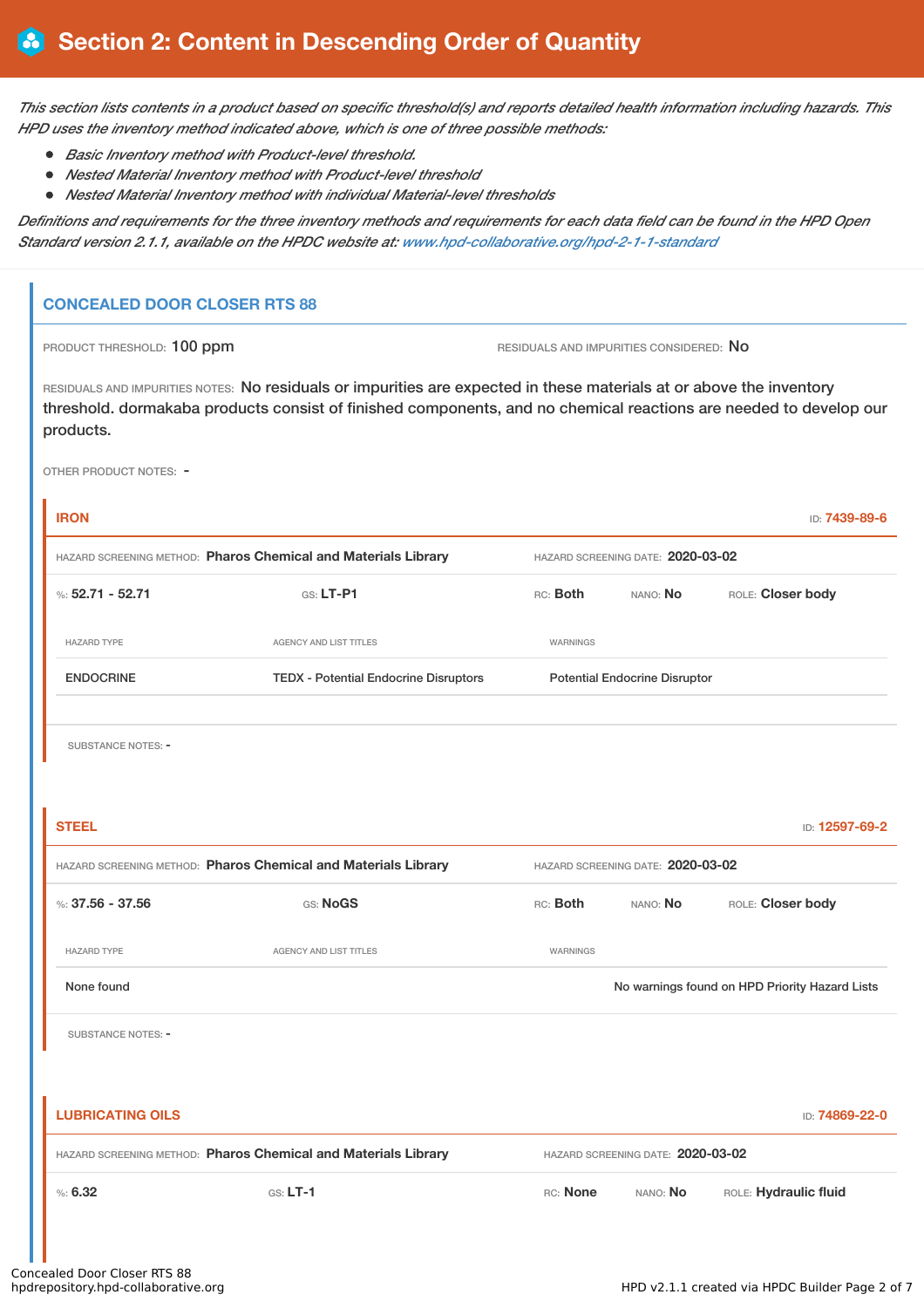| <b>HAZARD TYPE</b> | <b>AGENCY AND LIST TITLES</b>     | WARNINGS                                                                                          |
|--------------------|-----------------------------------|---------------------------------------------------------------------------------------------------|
| <b>PBT</b>         | EC - CEPA DSL                     | Persistent, Bioaccumulative and inherently Toxic (PBITH) to<br>humans                             |
| <b>CANCER</b>      | EU - GHS (H-Statements)           | H350 - May cause cancer                                                                           |
| <b>CANCER</b>      | <b>EU - REACH Annex XVII CMRs</b> | Carcinogen Category 2 - Substances which should be<br>regarded as if they are Carcinogenic to man |
| <b>MULTIPLE</b>    | ChemSec - SIN List                | CMR - Carcinogen, Mutagen &/or Reproductive Toxicant                                              |
| <b>CANCER</b>      | EU - Annex VI CMRs                | Carcinogen Category 1B - Presumed Carcinogen based on<br>animal evidence                          |
| <b>CANCER</b>      | GHS - Australia                   | H350 - May cause cancer                                                                           |

SUBSTANCE NOTES: Hydraulic fluid used to regulate door closing speed. Users operating the door are not exposed to the oil, which is fully contained by the metal encasement of the closer. As such, the actual risks associated with the closer's installation and use in a building are mimimal and the listed hazards can be deemed irrelevant to the end-user.

| <b>ALUMINUM</b>                                                |                                   |          |          | ID: 91728-14-2                                 |
|----------------------------------------------------------------|-----------------------------------|----------|----------|------------------------------------------------|
| HAZARD SCREENING METHOD: Pharos Chemical and Materials Library | HAZARD SCREENING DATE: 2020-03-02 |          |          |                                                |
| %2.73                                                          | GS: NoGS                          | RC: Both | NANO: No | ROLE: Closer body                              |
| <b>HAZARD TYPE</b>                                             | <b>AGENCY AND LIST TITLES</b>     | WARNINGS |          |                                                |
| None found                                                     |                                   |          |          | No warnings found on HPD Priority Hazard Lists |

SUBSTANCE NOTES: The hazards associated with aluminum are dependent upon the form in which aluminum is provided. As aluminum is inert upon receipt by dormakaba and unlikely to leach from the product into the environment, the risk of exposure to aluminum components is negligible and the listed hazards can be deemed irrelevant to the end-user.

| <b>STAINLESS STEEL</b><br>ID: 12597-68-1                              |                        |                                                |          |          |                               |  |
|-----------------------------------------------------------------------|------------------------|------------------------------------------------|----------|----------|-------------------------------|--|
| HAZARD SCREENING METHOD: Pharos Chemical and Materials Library        |                        | HAZARD SCREENING DATE: 2020-03-02              |          |          |                               |  |
| % 0.23                                                                | GS: NoGS               |                                                | RC: Both | NANO: No | ROLE: Screws                  |  |
| <b>HAZARD TYPE</b>                                                    | AGENCY AND LIST TITLES | <b>WARNINGS</b>                                |          |          |                               |  |
| None found                                                            |                        | No warnings found on HPD Priority Hazard Lists |          |          |                               |  |
| SUBSTANCE NOTES: 340                                                  |                        |                                                |          |          |                               |  |
|                                                                       |                        |                                                |          |          |                               |  |
| <b>VINYL ACETATE, POLYMER WITH N-BUTYL ACRYLATE</b><br>ID: 25067-01-0 |                        |                                                |          |          |                               |  |
| HAZARD SCREENING METHOD: Pharos Chemical and Materials Library        |                        | HAZARD SCREENING DATE: 2020-03-02              |          |          |                               |  |
| %: $0.20 - 0.57$                                                      | GS: LT-UNK             | RC: None                                       | NANO: No |          | <b>ROLE: Paint and Primer</b> |  |
|                                                                       |                        |                                                |          |          |                               |  |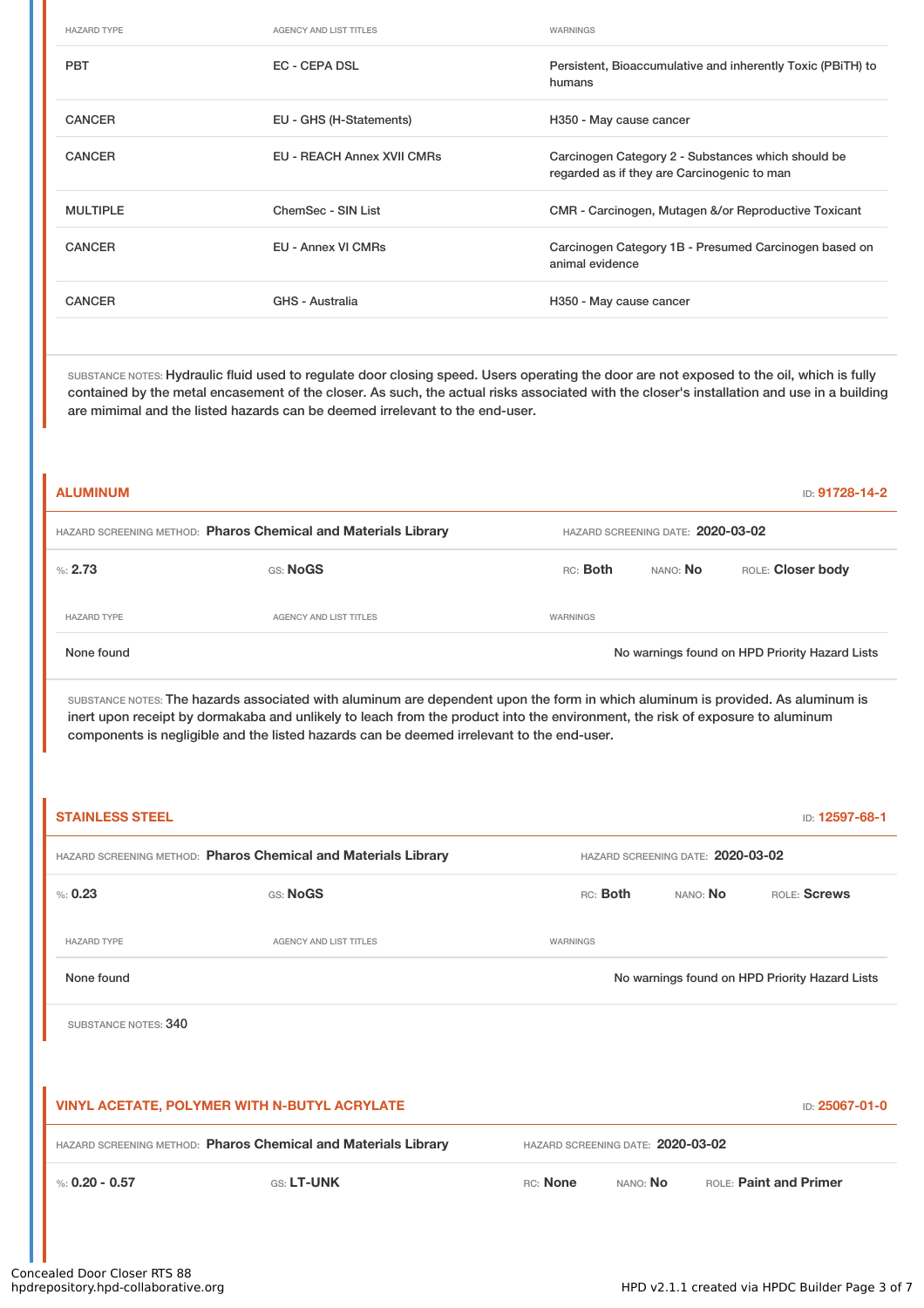HAZARD TYPE **AGENCY AND LIST TITLES** WARNINGS

None found Nowarnings found on HPD Priority Hazard Lists

SUBSTANCE NOTES: -

## **EPICHLOROHYDRIN-BISPHENOL A RESIN** ID: **25068-38-6**

| HAZARD SCREENING METHOD: Pharos Chemical and Materials Library |                                                | HAZARD SCREENING DATE: 2020-03-02    |                                                        |              |  |  |
|----------------------------------------------------------------|------------------------------------------------|--------------------------------------|--------------------------------------------------------|--------------|--|--|
| %: $0.05 - 0.10$                                               | $G.S.$ LT-P1                                   | RC: None                             | NANO: No                                               | ROLE: Primer |  |  |
| <b>HAZARD TYPE</b>                                             | <b>AGENCY AND LIST TITLES</b>                  | WARNINGS                             |                                                        |              |  |  |
| <b>CHRON AQUATIC</b>                                           | EU - GHS (H-Statements)                        |                                      | H411 - Toxic to aquatic life with long lasting effects |              |  |  |
| <b>SKIN IRRITATION</b>                                         | EU - GHS (H-Statements)                        |                                      | H315 - Causes skin irritation                          |              |  |  |
| <b>SKIN SENSITIZE</b>                                          | EU - GHS (H-Statements)                        |                                      | H317 - May cause an allergic skin reaction             |              |  |  |
| <b>EYE IRRITATION</b>                                          | EU - GHS (H-Statements)                        | H319 - Causes serious eye irritation |                                                        |              |  |  |
| <b>MULTIPLE</b>                                                | German FEA - Substances Hazardous to<br>Waters | Class 2 - Hazard to Waters           |                                                        |              |  |  |

SUBSTANCE NOTES: Ingredient in the closer primer. The primer is covered with a coat of paint, thus reducing exposure and any risk associated with this material.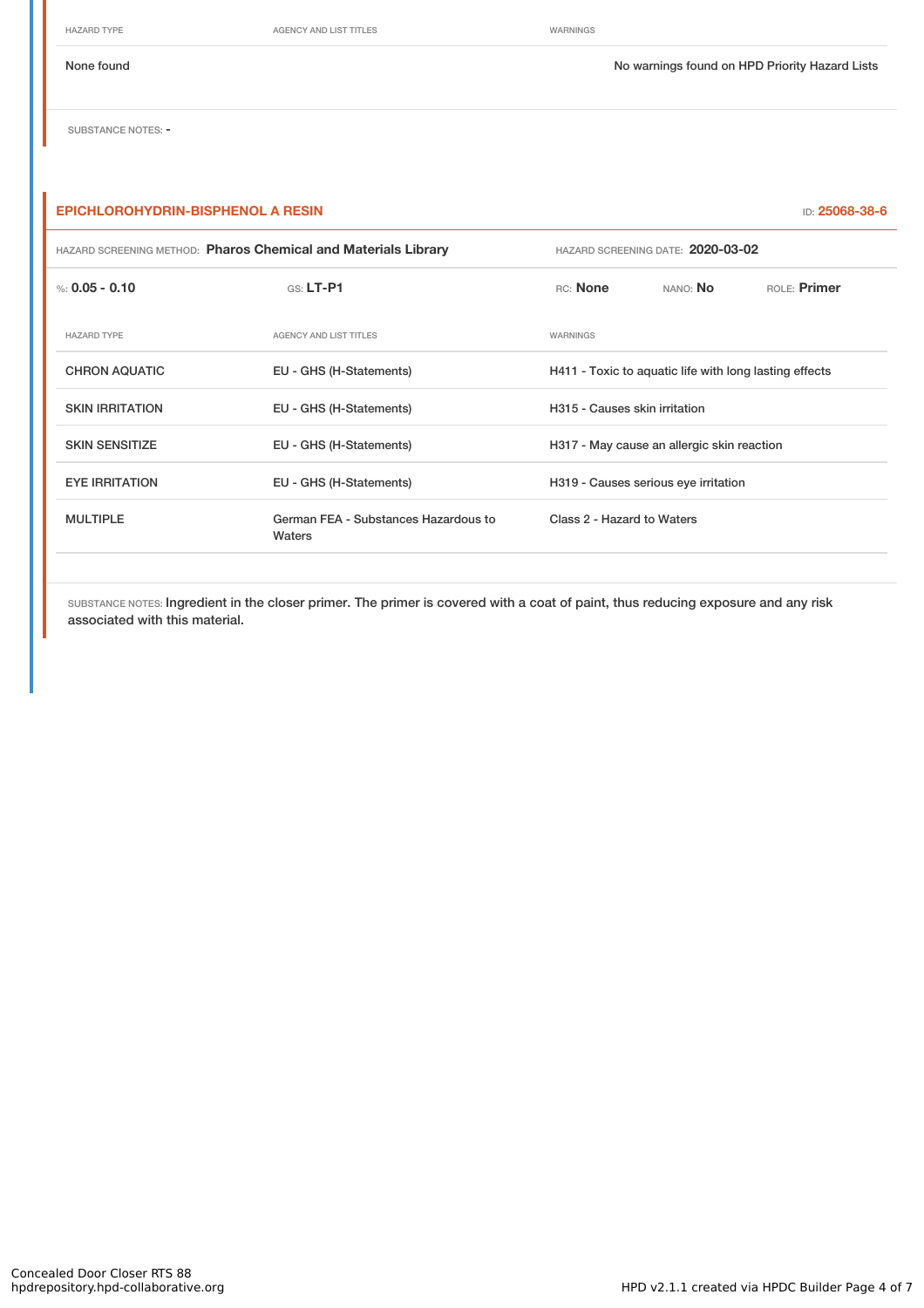This section lists applicable certification and standards compliance information for VOC emissions and VOC content. Other types of *health or environmental performance testing or certifications completed for the product may be provided.*

| <b>VOC EMISSIONS</b>                                                                                                                                                                                                                             | N/A |  |                                                |                                                  |                                                                                                  |
|--------------------------------------------------------------------------------------------------------------------------------------------------------------------------------------------------------------------------------------------------|-----|--|------------------------------------------------|--------------------------------------------------|--------------------------------------------------------------------------------------------------|
| CERTIFYING PARTY: Self-declared<br><b>ISSUE DATE: 2020-</b><br><b>EXPIRY DATE:</b><br>$03 - 02$<br>APPLICABLE FACILITIES: This HPD is for a product<br>that is NOT liquid/wet applied.<br><b>CERTIFICATE URL:</b>                                |     |  | CERTIFIER OR LAB: N/A                          |                                                  |                                                                                                  |
| <b>CERTIFICATION AND COMPLIANCE NOTES:</b>                                                                                                                                                                                                       |     |  |                                                |                                                  |                                                                                                  |
| <b>LCA</b>                                                                                                                                                                                                                                       |     |  | Umwelt e.v.)                                   | <b>Declaration by IBU</b><br>(Institut Bauen und | <b>Environmental Product</b>                                                                     |
| CERTIFYING PARTY: Third Party<br>APPLICABLE FACILITIES: China, Netherlands, Singapore<br><b>CERTIFICATE URL:</b><br>https://www.dormakaba.com/resource/blob/17212/f41e1e3b3c09d6e975cc1782f7fe2da8/epd-<br>rts-85---rts-88----bts-84-en-data.pdf |     |  | <b>ISSUE</b><br>DATE:<br>$2014 -$<br>$10 - 28$ | <b>EXPIRY</b><br>DATE:<br>$2020 -$<br>$10-27$    | <b>CERTIFIER</b><br>OR LAB:<br>Institut<br><b>Bauen</b><br>und<br><b>Umwelt</b><br>e.v.<br>(IBU) |

CERTIFICATION AND COMPLIANCE NOTES:

# **H** Section 4: Accessories

This section lists related products or materials that the manufacturer requires or recommends for installation (such as adhesives or fasteners), maintenance, cleaning, or operations. For information relating to the contents of these related products, refer to their *applicable Health Product Declarations, if available.*

No accessories are required for this product.

# **Section 5: General Notes**

dormakaba has resulted from the merger of the two well-established brands Dorma and Kaba, both known for their expertise in the area of smart and secure access solutions. Together we stand for more than 150 years of security and reliability. Our master brand dormakaba stands for our offering of products, solutions and services for secure access to buildings and rooms from a single source. Our global brand power supports us to become the trusted industry leader. For more information, please go to: www.dormakaba.com. The information contained in this HPD is to be used only as a voluntary information on our products. dormakaba makes no representation or warranty as to the completeness or accuracy of the information contained herein. The products and specifications set forth in this HPD are subject to change without notice and dormakaba disclaims any and all liability for such changes. The information contained herein is provided without warranties of any kind, either express or implied, and dormakaba disclaims any and all liability for typographical, printing, or production errors or changes affecting the specifications Concealed Door Closer RTS 88<br>hpdrepository.hpd-collaborative.org HPD v2.1.1 created via HPDC Builder Page 5 of 7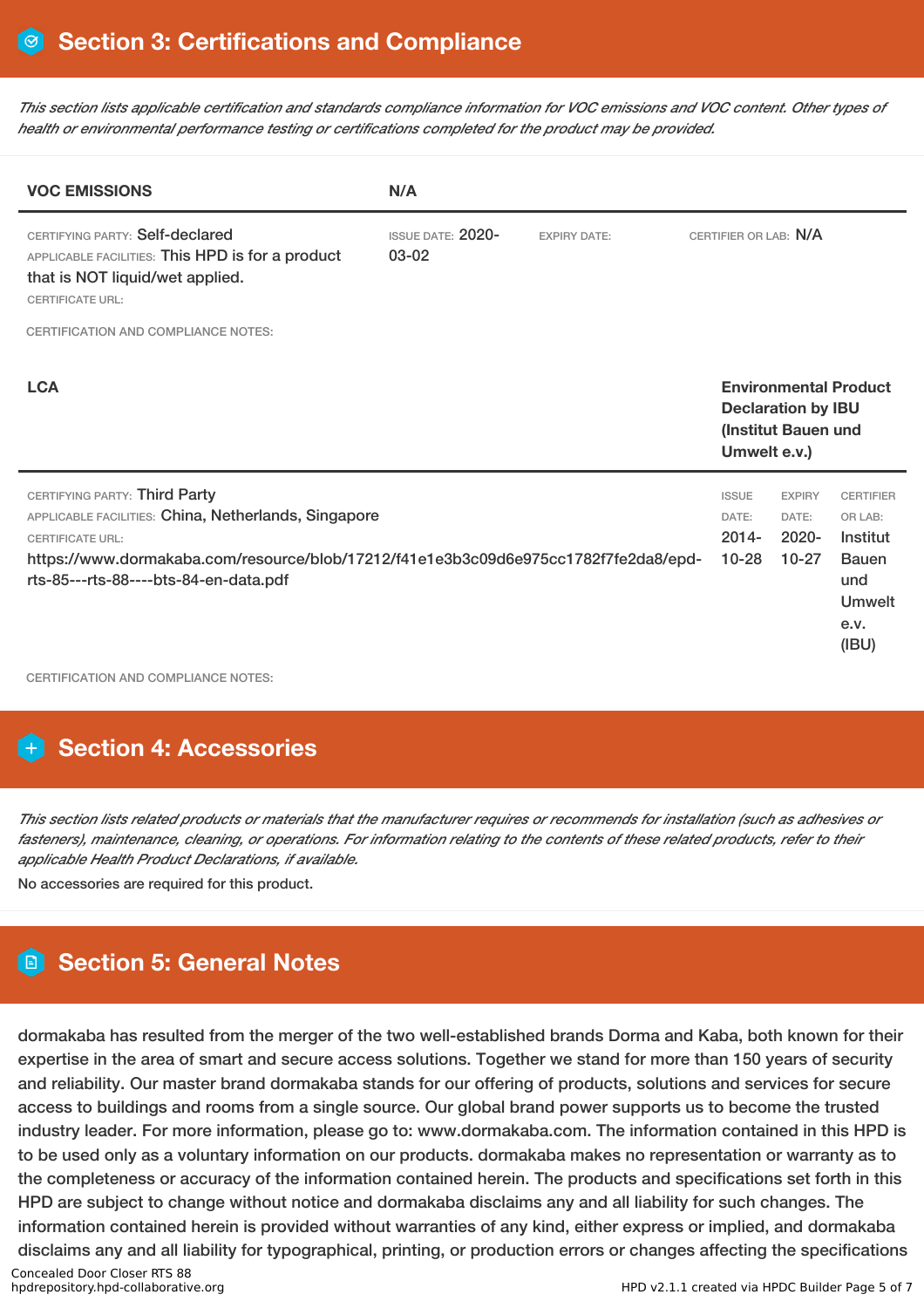contained herein. dormakaba DISCLAIMS ALL WARRANTIES, EXPRESS OR IMPLIED, INCLUDING, BUT NOT LIMITED TO, THE IMPLIED WARRANTIES OF MERCHANTABILITY AND FITNESS FOR A PARTICULAR PURPOSE. IN NO EVENT WILL dormakaba BE LIABLE FOR ANY INCIDENTAL, INDIRECT OR CONSEQUENTIAL DAMAGES ARISING FROM THE SALE OR USE OF ANY PRODUCT. All sales of products shall be subject to dormakaba's applicable General Terms and Conditions, a copy of which will be provided by your local dormakaba organisation upon request.